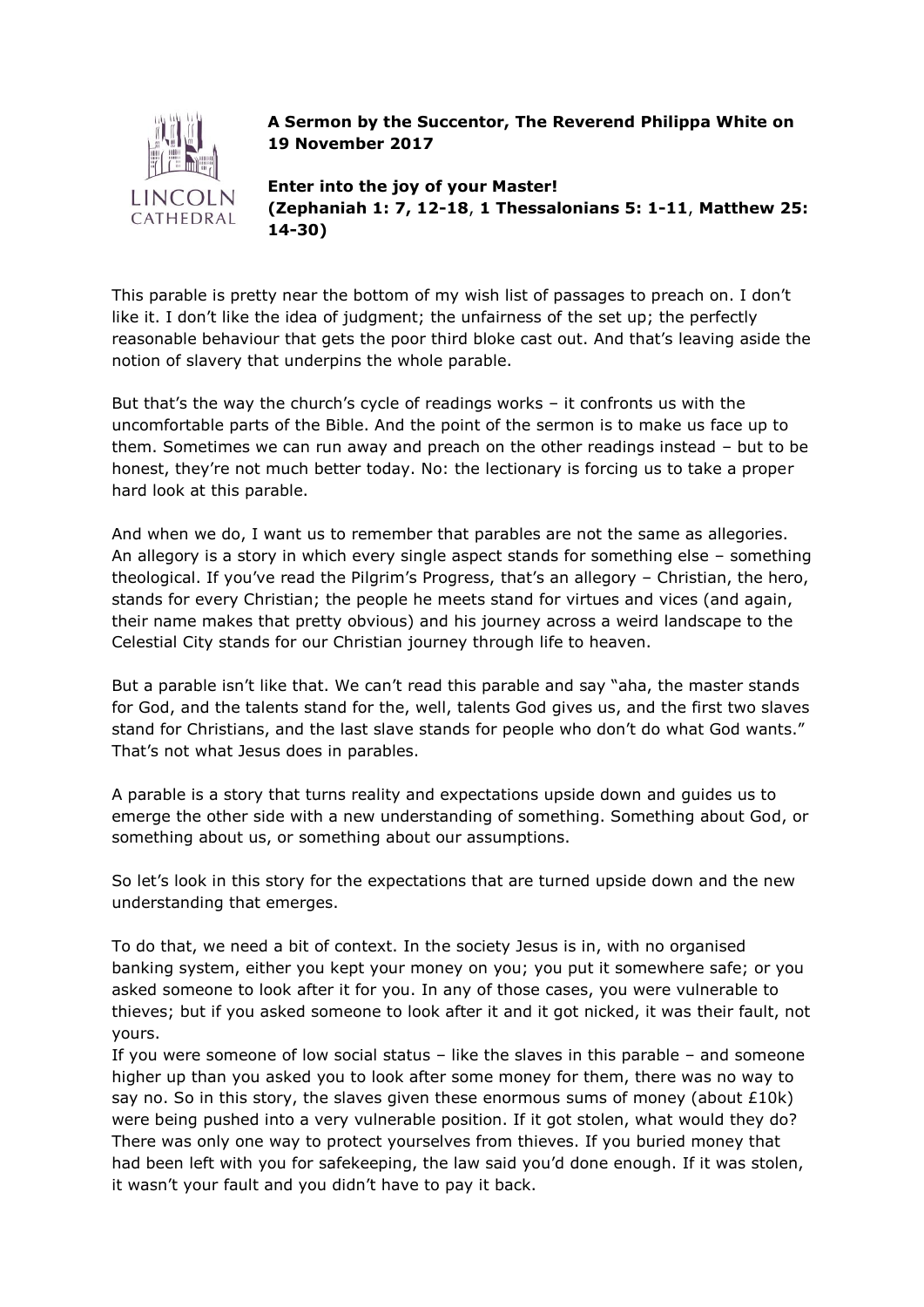So the third slave was doing something sensible. Unlike the first two, who were running incredible risks – what if they'd lost the lot? – he was removing his legal liability. And this is what the parable turns upside down. It seems to make sense that we should be sensible, cautious, play it safe, prioritise security. But in this parable Jesus says no – take risks! Because what matters is not what you have or how well you do – what matters is committing to the task you take on. The first two slaves are placed in the same unfair situation – but they think laterally. They make the best of it. Meanwhile the third slave thought he was doing right – but he was acting out of fear. He was afraid of the master, and of risks not paying off. In Paul's terminology, he was a person living in the dark. To be living in the light, you need to be motivated by the opposite of fear: by faith, hope and love, what Paul calls the armour of God.

So the parable is a story that warns us against being motivated by fear and the way that this can make us paralysed, reluctant to do what God calls us to. And with that as a starting point, maybe we can find something more useful in the other two readings. Both of them have the same sense of urgency that we find in the parable: the idea that God is coming and that we will be called to account.

That's the theme we've been having throughout this Kingdom season: God is coming! It's the last judgment theme which was once so strong in Advent, now moved to the end of the church year – God is coming. God will make all things new. The light of eternity will illuminate our world. And the world as we know it will come to an end.

Is this good news or bad news?

It's bad news for people still playing by the old rules – of caution, of hoarding what they've got, of acting out of fear. But it can be good news for those of us who realise we need to live as people who know God is coming. People who put on the breastplate of faith and love, and for a helmet the hope of salvation. People who put that faith, and love, and hope into action and accept the responsibilities which come with being a disciple: the responsibilities of living with an awareness of God and resisting the temptation to think God will never turn up. And because of this, responding to God's call to share the good things of the world, to take notice of those who are less important, to listen to the voices of the voiceless, pay attention to the powerless, refuse to hoard wealth for the sake of security and instead to share everything in faith. That's the way we're called to refuse to act out of fear, and instead to act out of confidence.

Zephaniah tells us about the bad news. The Jerusalem elite think they have God in a box, enclosed by ritual. They think God's incapable of acting. They carry on exploiting the poor, indulging their greed, ignoring the needs of their fellow humans. But God comes. God's holiness and the light of God's eternity burn in the streets of Jerusalem. God's holiness destroys those who refuse to be holy – who act out of fear and a desire for security – those who refuse to accept the responsibilities of God's people.

And Paul, writing to the Thessalonians, tells us about the good news. His friends in Thessalonia had taken up the responsibilities of God's people. They needed to persevere, to live in faith and hope and love – but he had every confidence in them. Living in the light of eternity was their right, as God's people, but also a major responsibility.